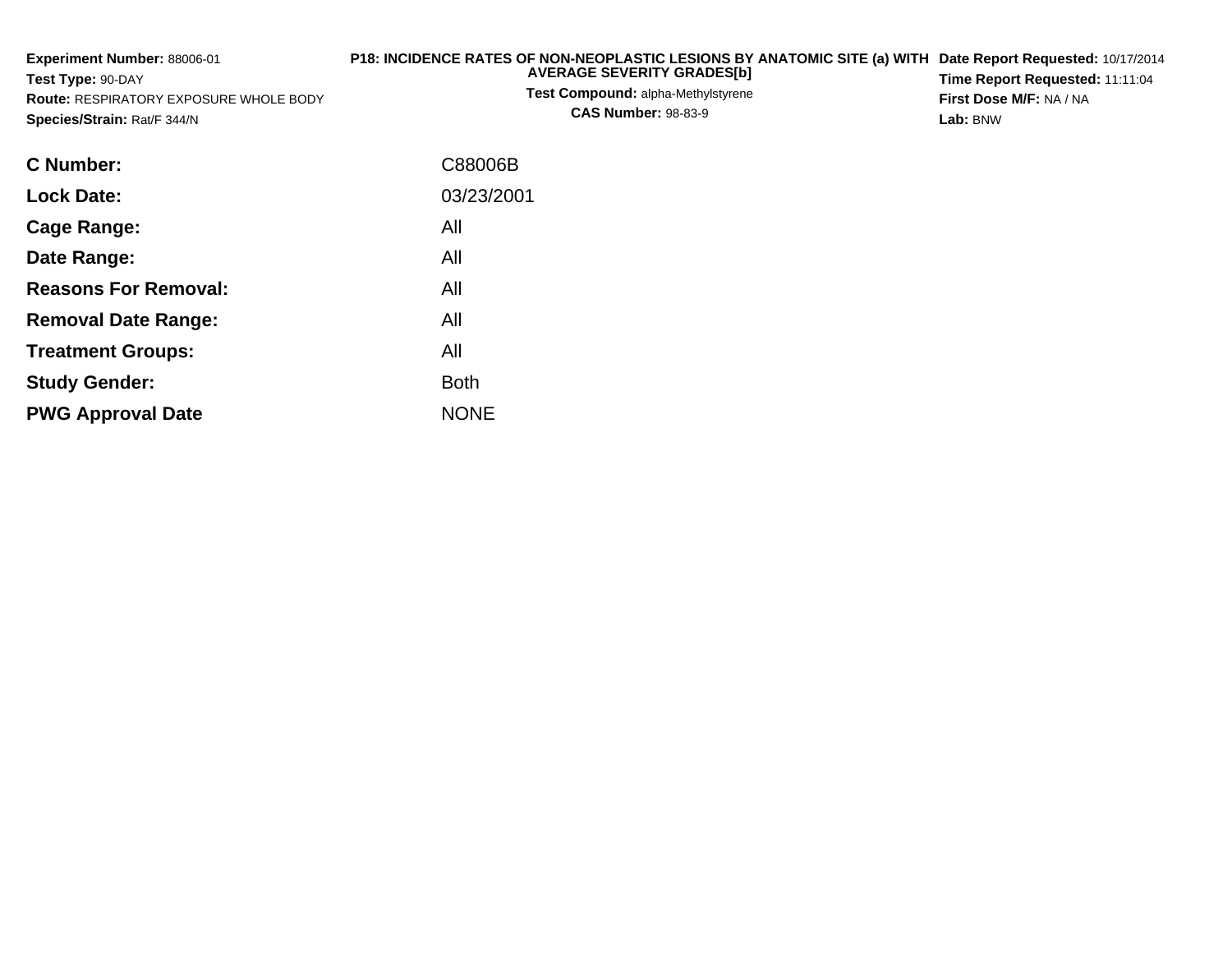| Experiment Number: 88006-01             | P18: INCIDENCE RATES OF NON-NEOPLASTIC LESIONS BY ANATOMIC SITE (a) WITH Date Report Requested: 10/17/2014<br><b>AVERAGE SEVERITY GRADES[b]</b> |               |                                                                  |                |                |                         |  |  |
|-----------------------------------------|-------------------------------------------------------------------------------------------------------------------------------------------------|---------------|------------------------------------------------------------------|----------------|----------------|-------------------------|--|--|
| Test Type: 90-DAY                       |                                                                                                                                                 |               | Time Report Requested: 11:11:04                                  |                |                |                         |  |  |
| Route: RESPIRATORY EXPOSURE WHOLE BODY  |                                                                                                                                                 |               | Test Compound: alpha-Methylstyrene<br><b>CAS Number: 98-83-9</b> |                |                | First Dose M/F: NA / NA |  |  |
| Species/Strain: Rat/F 344/N             |                                                                                                                                                 |               | Lab: BNW                                                         |                |                |                         |  |  |
| F 344/N Rat MALE                        | <b>CONTROL</b>                                                                                                                                  | <b>75 PPM</b> | <b>150 PPM</b>                                                   | <b>300 PPM</b> | <b>600 PPM</b> | <b>1000 PPM</b>         |  |  |
| <b>Disposition Summary</b>              |                                                                                                                                                 |               |                                                                  |                |                |                         |  |  |
| <b>Animals Initially In Study</b>       | 10                                                                                                                                              | 10            | 10                                                               | 10             | 10             | 10                      |  |  |
| <b>Early Deaths</b>                     |                                                                                                                                                 |               |                                                                  |                |                |                         |  |  |
| <b>Survivors</b>                        |                                                                                                                                                 |               |                                                                  |                |                |                         |  |  |
| <b>Terminal Sacrifice</b>               | 10                                                                                                                                              | 10            | 10                                                               | 10             | 10             | 10                      |  |  |
| <b>Animals Examined Microscopically</b> | 10                                                                                                                                              | 10            | 10                                                               | 10             | 10             | 10                      |  |  |
| <b>ALIMENTARY SYSTEM</b>                |                                                                                                                                                 |               |                                                                  |                |                |                         |  |  |
| Esophagus                               | (10)                                                                                                                                            | (0)           | (0)                                                              | (0)            | (0)            | (10)                    |  |  |
| Intestine Large, Cecum                  | (10)                                                                                                                                            | (0)           | (0)                                                              | (0)            | (0)            | (10)                    |  |  |
| Intestine Large, Colon                  | (10)                                                                                                                                            | (0)           | (0)                                                              | (0)            | (0)            | (10)                    |  |  |
| Intestine Large, Rectum                 | (10)                                                                                                                                            | (0)           | (0)                                                              | (0)            | (0)            | (10)                    |  |  |
| Intestine Small, Duodenum               | (10)                                                                                                                                            | (0)           | (0)                                                              | (0)            | (0)            | (10)                    |  |  |
| Intestine Small, Ileum                  | (10)                                                                                                                                            | (0)           | (0)                                                              | (0)            | (0)            | (10)                    |  |  |
| Intestine Small, Jejunum                | (10)                                                                                                                                            | (0)           | (0)                                                              | (0)            | (0)            | (10)                    |  |  |
| Liver                                   | (10)                                                                                                                                            | (10)          | (10)                                                             | (10)           | (10)           | (10)                    |  |  |
| Hepatodiaphragmatic Nodule              | $\mathbf{1}$                                                                                                                                    | $\mathbf{1}$  |                                                                  |                | $\overline{1}$ |                         |  |  |
| Mesentery                               | (0)                                                                                                                                             | (0)           | (0)                                                              | (0)            | (1)            | (0)                     |  |  |
| Fat, Necrosis                           |                                                                                                                                                 |               |                                                                  |                | 1[3.0]         |                         |  |  |
| Pancreas                                | (10)                                                                                                                                            | (0)           | (0)                                                              | (0)            | (0)            | (10)                    |  |  |
| Atrophy                                 |                                                                                                                                                 |               |                                                                  |                |                | 1[1.0]                  |  |  |
| Salivary Glands                         | (10)                                                                                                                                            | (0)           | (0)                                                              | (0)            | (0)            | (10)                    |  |  |
| Stomach, Forestomach                    | (10)                                                                                                                                            | (0)           | (0)                                                              | (0)            | (0)            | (10)                    |  |  |
| Stomach, Glandular                      | (10)                                                                                                                                            | (0)           | (0)                                                              | (0)            | (0)            | (10)                    |  |  |
| CARDIOVASCULAR SYSTEM                   |                                                                                                                                                 |               |                                                                  |                |                |                         |  |  |
| <b>Blood Vessel</b>                     | (10)                                                                                                                                            | (0)           | (0)                                                              | (0)            | (0)            | (10)                    |  |  |
| Heart                                   | (10)                                                                                                                                            | (0)           | (0)                                                              | (0)            | (0)            | (10)                    |  |  |

## ENDOCRINE SYSTEM

a - Number of animals examined microscopically at site and number of animals with lesion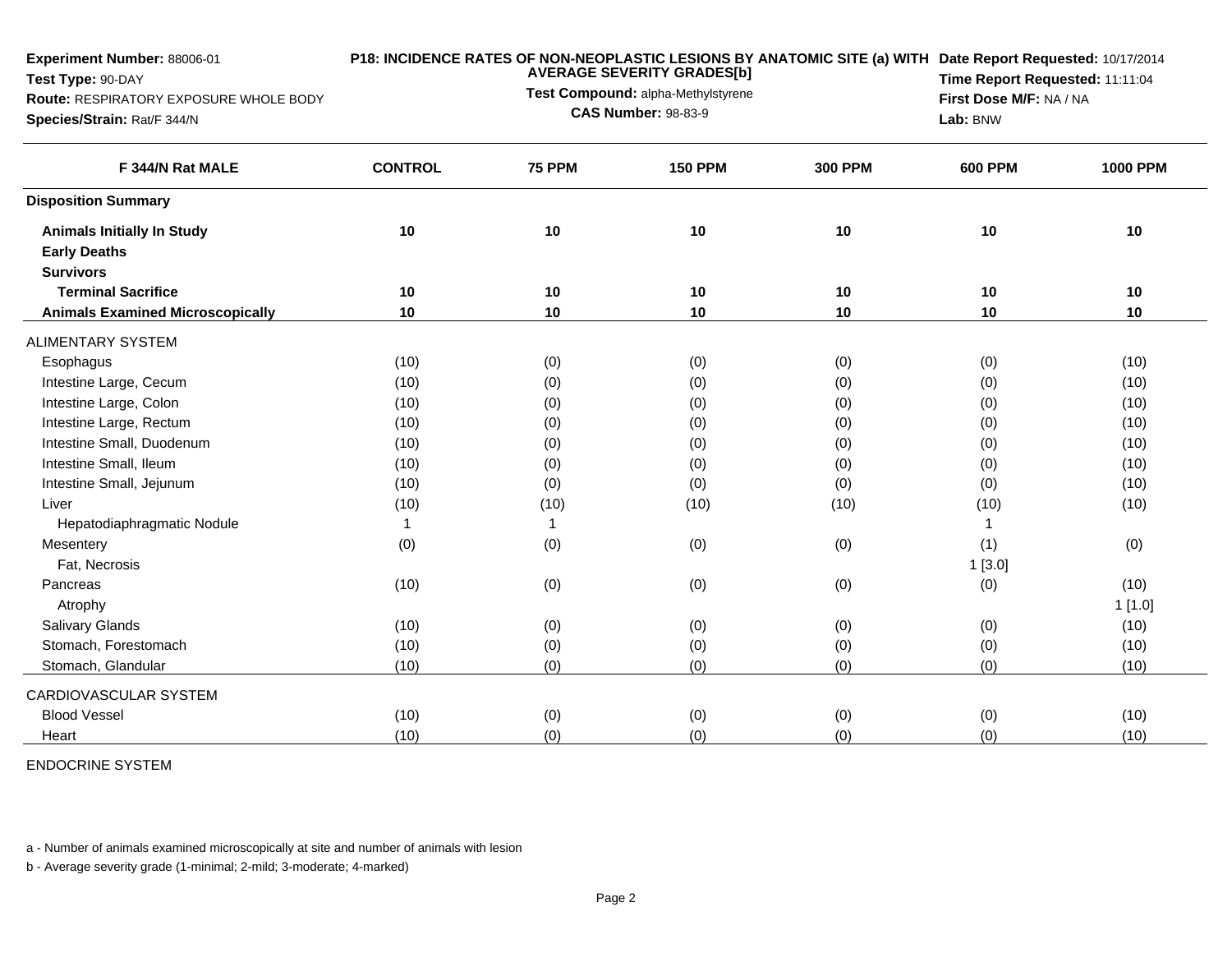| Experiment Number: 88006-01<br>Test Type: 90-DAY<br>Route: RESPIRATORY EXPOSURE WHOLE BODY<br>Species/Strain: Rat/F 344/N |                | P18: INCIDENCE RATES OF NON-NEOPLASTIC LESIONS BY ANATOMIC SITE (a) WITH Date Report Requested: 10/17/2014<br><b>AVERAGE SEVERITY GRADES[b]</b><br>Time Report Requested: 11:11:04<br>Test Compound: alpha-Methylstyrene<br>First Dose M/F: NA / NA<br><b>CAS Number: 98-83-9</b><br>Lab: BNW |                |                |                |                 |
|---------------------------------------------------------------------------------------------------------------------------|----------------|-----------------------------------------------------------------------------------------------------------------------------------------------------------------------------------------------------------------------------------------------------------------------------------------------|----------------|----------------|----------------|-----------------|
| F 344/N Rat MALE                                                                                                          | <b>CONTROL</b> | <b>75 PPM</b>                                                                                                                                                                                                                                                                                 | <b>150 PPM</b> | <b>300 PPM</b> | <b>600 PPM</b> | <b>1000 PPM</b> |
| <b>Adrenal Cortex</b>                                                                                                     | (10)           | (0)                                                                                                                                                                                                                                                                                           | (0)            | (0)            | (0)            | (10)            |
| Adrenal Medulla                                                                                                           | (10)           | (0)                                                                                                                                                                                                                                                                                           | (0)            | (0)            | (0)            | (10)            |
| Islets, Pancreatic                                                                                                        | (10)           | (0)                                                                                                                                                                                                                                                                                           | (0)            | (0)            | (0)            | (10)            |
| Parathyroid Gland                                                                                                         | (9)            | (0)                                                                                                                                                                                                                                                                                           | (0)            | (0)            | (0)            | (7)             |
| <b>Pituitary Gland</b>                                                                                                    | (10)           | (0)                                                                                                                                                                                                                                                                                           | (0)            | (0)            | (0)            | (10)            |
| <b>Thyroid Gland</b>                                                                                                      | (10)           | (0)                                                                                                                                                                                                                                                                                           | (0)            | (0)            | (0)            | (10)            |
| <b>GENERAL BODY SYSTEM</b><br>None                                                                                        |                |                                                                                                                                                                                                                                                                                               |                |                |                |                 |
| <b>GENITAL SYSTEM</b>                                                                                                     |                |                                                                                                                                                                                                                                                                                               |                |                |                |                 |
| Epididymis                                                                                                                | (9)            | (0)                                                                                                                                                                                                                                                                                           | (0)            | (0)            | (0)            | (10)            |
| <b>Preputial Gland</b>                                                                                                    | (10)           | (0)                                                                                                                                                                                                                                                                                           | (0)            | (0)            | (0)            | (10)            |
| Prostate                                                                                                                  | (10)           | (0)                                                                                                                                                                                                                                                                                           | (0)            | (0)            | (0)            | (10)            |
| Seminal Vesicle                                                                                                           | (10)           | (0)                                                                                                                                                                                                                                                                                           | (0)            | (0)            | (0)            | (10)            |
| <b>Testes</b>                                                                                                             | (10)           | (0)                                                                                                                                                                                                                                                                                           | (0)            | (0)            | (0)            | (10)            |
| Degeneration                                                                                                              | 1[3.0]         |                                                                                                                                                                                                                                                                                               |                |                |                |                 |
| <b>HEMATOPOIETIC SYSTEM</b>                                                                                               |                |                                                                                                                                                                                                                                                                                               |                |                |                |                 |
| <b>Bone Marrow</b>                                                                                                        | (10)           | (0)                                                                                                                                                                                                                                                                                           | (0)            | (0)            | (0)            | (10)            |
| Lymph Node, Bronchial                                                                                                     | (3)            | (0)                                                                                                                                                                                                                                                                                           | (0)            | (0)            | (0)            | (2)             |
| Lymph Node, Mandibular                                                                                                    | (1)            | (0)                                                                                                                                                                                                                                                                                           | (0)            | (0)            | (0)            | (0)             |
| Lymph Node, Mediastinal                                                                                                   | (6)            | (1)                                                                                                                                                                                                                                                                                           | (0)            | (0)            | (0)            | (7)             |
| Hemorrhage                                                                                                                |                | 1[4.0]                                                                                                                                                                                                                                                                                        |                |                |                |                 |
| Lymph Node, Mesenteric                                                                                                    | (10)           | (0)                                                                                                                                                                                                                                                                                           | (0)            | (0)            | (0)            | (10)            |
| Spleen                                                                                                                    | (10)           | (0)                                                                                                                                                                                                                                                                                           | (0)            | (0)            | (0)            | (10)            |
| Thymus                                                                                                                    | (10)           | (0)                                                                                                                                                                                                                                                                                           | (0)            | (0)            | (0)            | (10)            |
| <b>INTEGUMENTARY SYSTEM</b>                                                                                               |                |                                                                                                                                                                                                                                                                                               |                |                |                |                 |
| <b>Mammary Gland</b>                                                                                                      | (9)            | (0)                                                                                                                                                                                                                                                                                           | (0)            | (0)            | (0)            | (7)             |
| Skin                                                                                                                      | (10)           | (0)                                                                                                                                                                                                                                                                                           | (0)            | (0)            | (0)            | (10)            |
|                                                                                                                           |                |                                                                                                                                                                                                                                                                                               |                |                |                |                 |

a - Number of animals examined microscopically at site and number of animals with lesion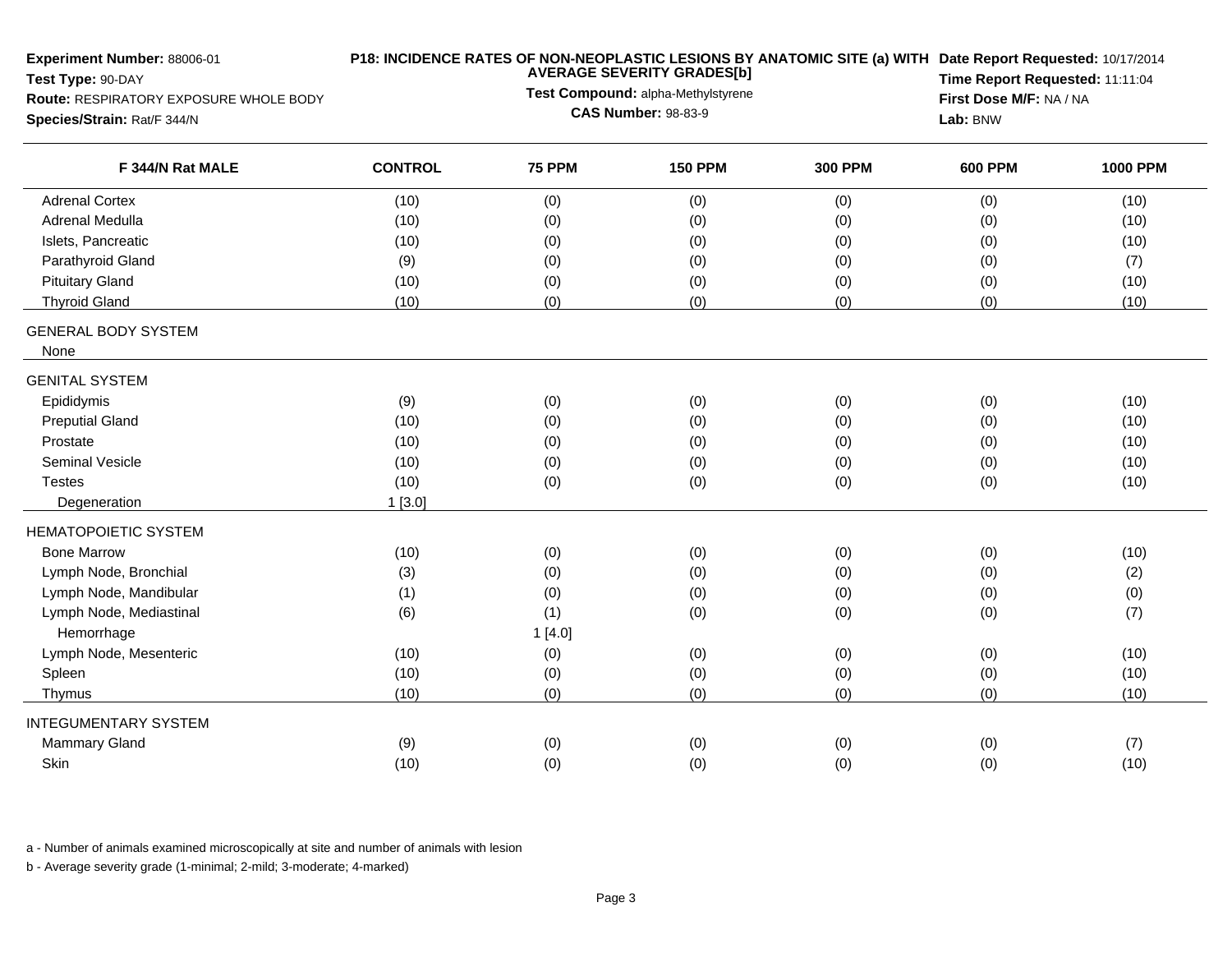| <b>Experiment Number: 88006-01</b><br>Test Type: 90-DAY<br>Route: RESPIRATORY EXPOSURE WHOLE BODY<br>Species/Strain: Rat/F 344/N |                | <b>AVERAGE SEVERITY GRADES[b]</b><br>Test Compound: alpha-Methylstyrene<br><b>CAS Number: 98-83-9</b> | P18: INCIDENCE RATES OF NON-NEOPLASTIC LESIONS BY ANATOMIC SITE (a) WITH Date Report Requested: 10/17/2014<br>Time Report Requested: 11:11:04<br>First Dose M/F: NA / NA<br>Lab: BNW |                |                |                 |
|----------------------------------------------------------------------------------------------------------------------------------|----------------|-------------------------------------------------------------------------------------------------------|--------------------------------------------------------------------------------------------------------------------------------------------------------------------------------------|----------------|----------------|-----------------|
| F 344/N Rat MALE                                                                                                                 | <b>CONTROL</b> | <b>75 PPM</b>                                                                                         | <b>150 PPM</b>                                                                                                                                                                       | <b>300 PPM</b> | <b>600 PPM</b> | <b>1000 PPM</b> |
| MUSCULOSKELETAL SYSTEM                                                                                                           |                |                                                                                                       |                                                                                                                                                                                      |                |                |                 |
| <b>Bone</b>                                                                                                                      | (10)           | (0)                                                                                                   | (0)                                                                                                                                                                                  | (0)            | (0)            | (10)            |
| <b>NERVOUS SYSTEM</b>                                                                                                            |                |                                                                                                       |                                                                                                                                                                                      |                |                |                 |
| <b>Brain</b>                                                                                                                     | (10)           | (0)                                                                                                   | (0)                                                                                                                                                                                  | (0)            | (0)            | (10)            |
| <b>RESPIRATORY SYSTEM</b>                                                                                                        |                |                                                                                                       |                                                                                                                                                                                      |                |                |                 |
| Larynx                                                                                                                           | (10)           | (0)                                                                                                   | (0)                                                                                                                                                                                  | (0)            | (0)            | (10)            |
| Foreign Body                                                                                                                     |                |                                                                                                       |                                                                                                                                                                                      |                |                | $\mathbf 1$     |
| Lung                                                                                                                             | (10)           | (0)                                                                                                   | (0)                                                                                                                                                                                  | (0)            | (0)            | (10)            |
| Nose                                                                                                                             | (10)           | (10)                                                                                                  | (10)                                                                                                                                                                                 | (10)           | (10)           | (10)            |
| Pleura                                                                                                                           | (10)           | (0)                                                                                                   | (0)                                                                                                                                                                                  | (0)            | (0)            | (10)            |
| Trachea                                                                                                                          | (10)           | (0)                                                                                                   | (0)                                                                                                                                                                                  | (0)            | (0)            | (10)            |
| SPECIAL SENSES SYSTEM                                                                                                            |                |                                                                                                       |                                                                                                                                                                                      |                |                |                 |
| Eye                                                                                                                              | (10)           | (1)                                                                                                   | (0)                                                                                                                                                                                  | (0)            | (0)            | (10)            |
| Hemorrhage                                                                                                                       |                | 1[4.0]                                                                                                |                                                                                                                                                                                      |                |                |                 |
| Harderian Gland                                                                                                                  | (10)           | (0)                                                                                                   | (0)                                                                                                                                                                                  | (0)            | (0)            | (10)            |
| <b>URINARY SYSTEM</b>                                                                                                            |                |                                                                                                       |                                                                                                                                                                                      |                |                |                 |
| Kidney                                                                                                                           | (10)           | (10)                                                                                                  | (10)                                                                                                                                                                                 | (10)           | (10)           | (10)            |
| Cortex, Renal Tubule, Accumulation,<br><b>Hyaline Droplet</b>                                                                    | 9[1.1]         | 10 [1.2]                                                                                              | 10 [1.3]                                                                                                                                                                             | 10[1.1]        | 10 [1.8]       | 10 [1.7]        |
| Cortex, Renal Tubule, Regeneration                                                                                               | 8[1.0]         | 4[1.3]                                                                                                | 9[1.0]                                                                                                                                                                               | 5[1.0]         | 9[1.2]         | 8[1.1]          |
| <b>Urinary Bladder</b>                                                                                                           | (10)           | (0)                                                                                                   | (0)                                                                                                                                                                                  | (0)            | (0)            | (10)            |

\*\*\*END OF MALE DATA\*\*\*

a - Number of animals examined microscopically at site and number of animals with lesion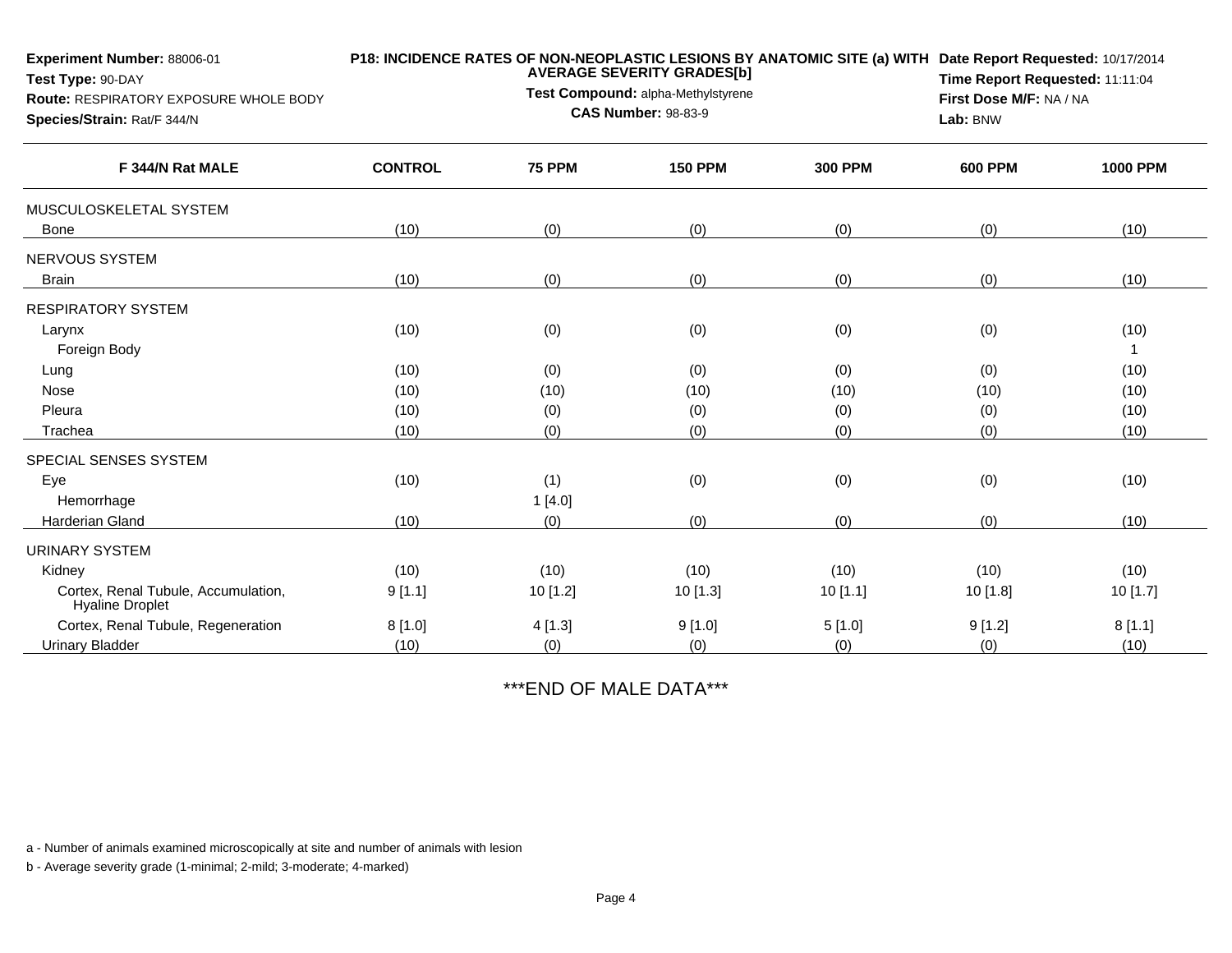| Experiment Number: 88006-01             |                |               | <b>AVERAGE SEVERITY GRADES[b]</b>  | P18: INCIDENCE RATES OF NON-NEOPLASTIC LESIONS BY ANATOMIC SITE (a) WITH Date Report Requested: 10/17/2014 |                                 |                 |  |  |
|-----------------------------------------|----------------|---------------|------------------------------------|------------------------------------------------------------------------------------------------------------|---------------------------------|-----------------|--|--|
| Test Type: 90-DAY                       |                |               | Test Compound: alpha-Methylstyrene |                                                                                                            | Time Report Requested: 11:11:04 |                 |  |  |
| Route: RESPIRATORY EXPOSURE WHOLE BODY  |                |               | <b>CAS Number: 98-83-9</b>         |                                                                                                            | First Dose M/F: NA / NA         |                 |  |  |
| Species/Strain: Rat/F 344/N             |                |               |                                    |                                                                                                            | Lab: BNW                        |                 |  |  |
| F 344/N Rat FEMALE                      | <b>CONTROL</b> | <b>75 PPM</b> | <b>150 PPM</b>                     | <b>300 PPM</b>                                                                                             | <b>600 PPM</b>                  | <b>1000 PPM</b> |  |  |
| <b>Disposition Summary</b>              |                |               |                                    |                                                                                                            |                                 |                 |  |  |
| <b>Animals Initially In Study</b>       | 10             | 10            | 10                                 | 10                                                                                                         | 10                              | 10              |  |  |
| <b>Early Deaths</b>                     |                |               |                                    |                                                                                                            |                                 |                 |  |  |
| <b>Survivors</b>                        |                |               |                                    |                                                                                                            |                                 |                 |  |  |
| <b>Terminal Sacrifice</b>               | 10             | 10            | 10                                 | 10                                                                                                         | 10                              | 10              |  |  |
| <b>Animals Examined Microscopically</b> | 10             | 10            | 10                                 | 10                                                                                                         | 10                              | 10              |  |  |
| <b>ALIMENTARY SYSTEM</b>                |                |               |                                    |                                                                                                            |                                 |                 |  |  |
| Esophagus                               | (10)           | (0)           | (0)                                | (0)                                                                                                        | (0)                             | (10)            |  |  |
| Intestine Large, Cecum                  | (10)           | (0)           | (0)                                | (0)                                                                                                        | (0)                             | (10)            |  |  |
| Intestine Large, Colon                  | (10)           | (0)           | (0)                                | (0)                                                                                                        | (0)                             | (10)            |  |  |
| Intestine Large, Rectum                 | (10)           | (0)           | (0)                                | (0)                                                                                                        | (0)                             | (10)            |  |  |
| Intestine Small, Duodenum               | (10)           | (0)           | (0)                                | (0)                                                                                                        | (0)                             | (10)            |  |  |
| Intestine Small, Ileum                  | (10)           | (0)           | (0)                                | (0)                                                                                                        | (0)                             | (10)            |  |  |
| Intestine Small, Jejunum                | (10)           | (0)           | (0)                                | (0)                                                                                                        | (0)                             | (10)            |  |  |
| Liver                                   | (10)           | (10)          | (10)                               | (10)                                                                                                       | (10)                            | (10)            |  |  |
| Hepatodiaphragmatic Nodule              |                | 2             | $\mathbf{1}$                       |                                                                                                            |                                 | $\mathbf{1}$    |  |  |
| Mesentery                               | (1)            | (0)           | (0)                                | (0)                                                                                                        | (0)                             | (0)             |  |  |
| Fat, Necrosis                           | 1[2.0]         |               |                                    |                                                                                                            |                                 |                 |  |  |
| Pancreas                                | (10)           | (0)           | (0)                                | (0)                                                                                                        | (0)                             | (10)            |  |  |
| <b>Salivary Glands</b>                  | (10)           | (0)           | (0)                                | (0)                                                                                                        | (0)                             | (10)            |  |  |
| Stomach, Forestomach                    | (10)           | (0)           | (0)                                | (0)                                                                                                        | (0)                             | (10)            |  |  |
| Stomach, Glandular                      | (10)           | (0)           | (0)                                | (0)                                                                                                        | (0)                             | (10)            |  |  |
| CARDIOVASCULAR SYSTEM                   |                |               |                                    |                                                                                                            |                                 |                 |  |  |
| <b>Blood Vessel</b>                     | (10)           | (0)           | (0)                                | (0)                                                                                                        | (0)                             | (10)            |  |  |
| Heart                                   | (10)           | (0)           | (0)                                | (0)                                                                                                        | (0)                             | (10)            |  |  |
| <b>ENDOCRINE SYSTEM</b>                 |                |               |                                    |                                                                                                            |                                 |                 |  |  |
| <b>Adrenal Cortex</b>                   | (10)           | (0)           | (0)                                | (0)                                                                                                        | (0)                             | (10)            |  |  |

a - Number of animals examined microscopically at site and number of animals with lesion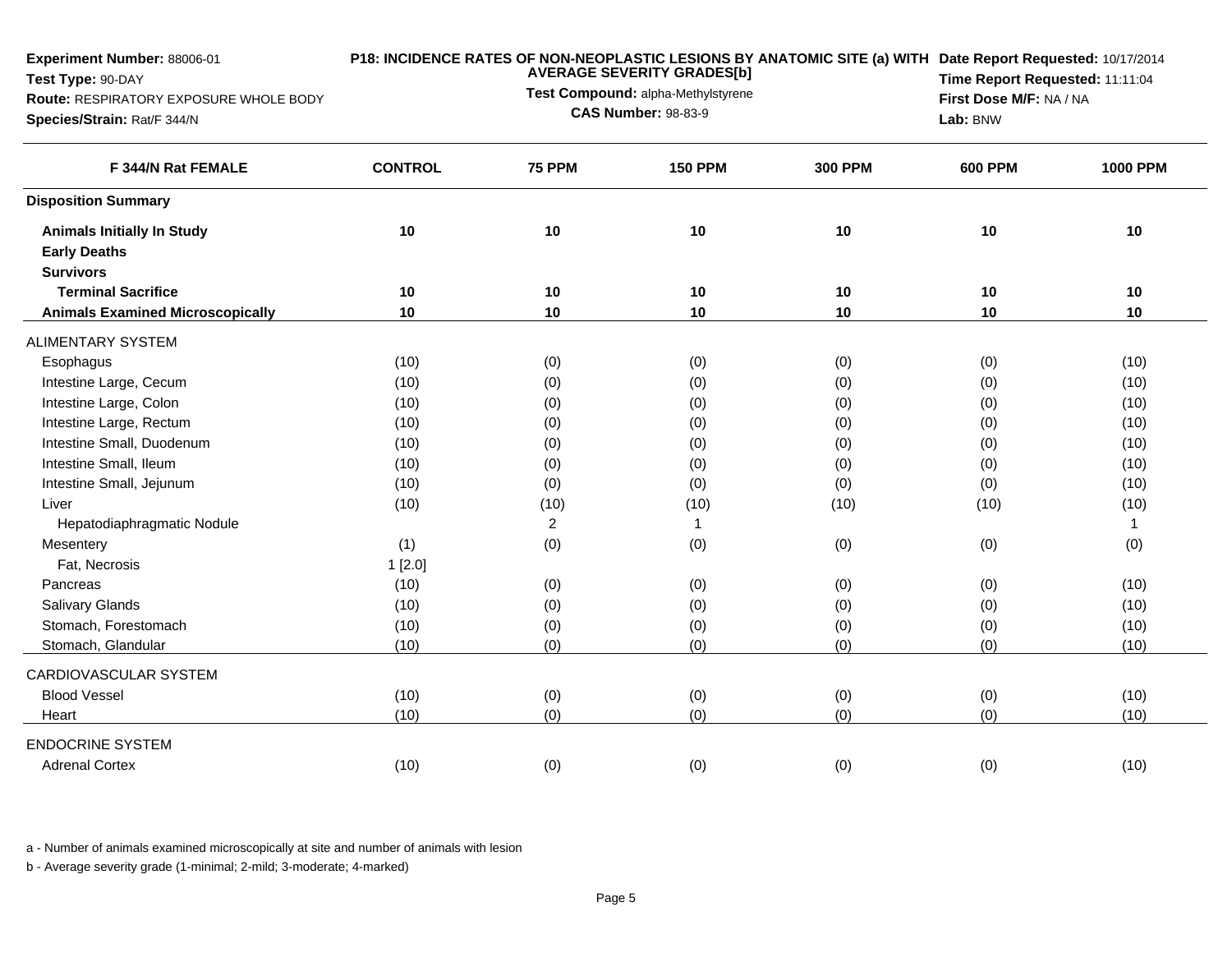| Experiment Number: 88006-01<br>Test Type: 90-DAY<br>Route: RESPIRATORY EXPOSURE WHOLE BODY |                |                            | <b>AVERAGE SEVERITY GRADES[b]</b><br>Test Compound: alpha-Methylstyrene |                | P18: INCIDENCE RATES OF NON-NEOPLASTIC LESIONS BY ANATOMIC SITE (a) WITH Date Report Requested: 10/17/2014<br>Time Report Requested: 11:11:04<br>First Dose M/F: NA / NA |                 |  |  |  |
|--------------------------------------------------------------------------------------------|----------------|----------------------------|-------------------------------------------------------------------------|----------------|--------------------------------------------------------------------------------------------------------------------------------------------------------------------------|-----------------|--|--|--|
| Species/Strain: Rat/F 344/N                                                                |                | <b>CAS Number: 98-83-9</b> | Lab: BNW                                                                |                |                                                                                                                                                                          |                 |  |  |  |
| F 344/N Rat FEMALE                                                                         | <b>CONTROL</b> | <b>75 PPM</b>              | <b>150 PPM</b>                                                          | <b>300 PPM</b> | <b>600 PPM</b>                                                                                                                                                           | <b>1000 PPM</b> |  |  |  |
| Adrenal Medulla                                                                            | (10)           | (0)                        | (0)                                                                     | (0)            | (0)                                                                                                                                                                      | (10)            |  |  |  |
| Islets, Pancreatic                                                                         | (10)           | (0)                        | (0)                                                                     | (0)            | (0)                                                                                                                                                                      | (10)            |  |  |  |
| Parathyroid Gland                                                                          | (9)            | (0)                        | (0)                                                                     | (0)            | (0)                                                                                                                                                                      | (10)            |  |  |  |
| <b>Pituitary Gland</b>                                                                     | (10)           | (0)                        | (0)                                                                     | (0)            | (0)                                                                                                                                                                      | (10)            |  |  |  |
| <b>Thyroid Gland</b>                                                                       | (10)           | (0)                        | (0)                                                                     | (0)            | (0)                                                                                                                                                                      | (10)            |  |  |  |
| <b>GENERAL BODY SYSTEM</b><br>None                                                         |                |                            |                                                                         |                |                                                                                                                                                                          |                 |  |  |  |
| <b>GENITAL SYSTEM</b>                                                                      |                |                            |                                                                         |                |                                                                                                                                                                          |                 |  |  |  |
| <b>Clitoral Gland</b>                                                                      | (10)           | (0)                        | (0)                                                                     | (0)            | (0)                                                                                                                                                                      | (10)            |  |  |  |
| Ovary                                                                                      | (10)           | (1)                        | (0)                                                                     | (0)            | (0)                                                                                                                                                                      | (10)            |  |  |  |
| Cyst                                                                                       |                | 1[4.0]                     |                                                                         |                |                                                                                                                                                                          | 1[1.0]          |  |  |  |
| Periovarn Tiss, Cyst                                                                       |                |                            |                                                                         |                |                                                                                                                                                                          | 1[2.0]          |  |  |  |
| Uterus                                                                                     | (10)           | (0)                        | (0)                                                                     | (0)            | (0)                                                                                                                                                                      | (10)            |  |  |  |
| <b>HEMATOPOIETIC SYSTEM</b>                                                                |                |                            |                                                                         |                |                                                                                                                                                                          |                 |  |  |  |
| <b>Bone Marrow</b>                                                                         | (10)           | (0)                        | (0)                                                                     | (0)            | (0)                                                                                                                                                                      | (10)            |  |  |  |
| Lymph Node                                                                                 | (1)            | (0)                        | (0)                                                                     | (0)            | (0)                                                                                                                                                                      | (0)             |  |  |  |
| Lymph Node, Bronchial                                                                      | (2)            | (0)                        | (0)                                                                     | (0)            | (0)                                                                                                                                                                      | (0)             |  |  |  |
| Lymph Node, Mediastinal                                                                    | (9)            | (1)                        | (0)                                                                     | (0)            | (0)                                                                                                                                                                      | (9)             |  |  |  |
| Hemorrhage                                                                                 |                | 1[2.0]                     |                                                                         |                |                                                                                                                                                                          |                 |  |  |  |
| Lymph Node, Mesenteric                                                                     | (10)           | (1)                        | (0)                                                                     | (0)            | (0)                                                                                                                                                                      | (10)            |  |  |  |
| Hyperplasia, Lymphoid                                                                      |                | 1[3.0]                     |                                                                         |                |                                                                                                                                                                          |                 |  |  |  |
| Spleen                                                                                     | (10)           | (0)                        | (0)                                                                     | (0)            | (0)                                                                                                                                                                      | (10)            |  |  |  |
| Thymus                                                                                     | (10)           | (0)                        | (0)                                                                     | (0)            | (0)                                                                                                                                                                      | (10)            |  |  |  |
| Hemorrhage                                                                                 | 1[1.0]         |                            |                                                                         |                |                                                                                                                                                                          |                 |  |  |  |
| <b>INTEGUMENTARY SYSTEM</b>                                                                |                |                            |                                                                         |                |                                                                                                                                                                          |                 |  |  |  |
| <b>Mammary Gland</b>                                                                       | (10)           | (0)                        | (0)                                                                     | (0)            | (0)                                                                                                                                                                      | (10)            |  |  |  |
| Skin                                                                                       | (10)           | (0)                        | (0)                                                                     | (0)            | (0)                                                                                                                                                                      | (10)            |  |  |  |

a - Number of animals examined microscopically at site and number of animals with lesion